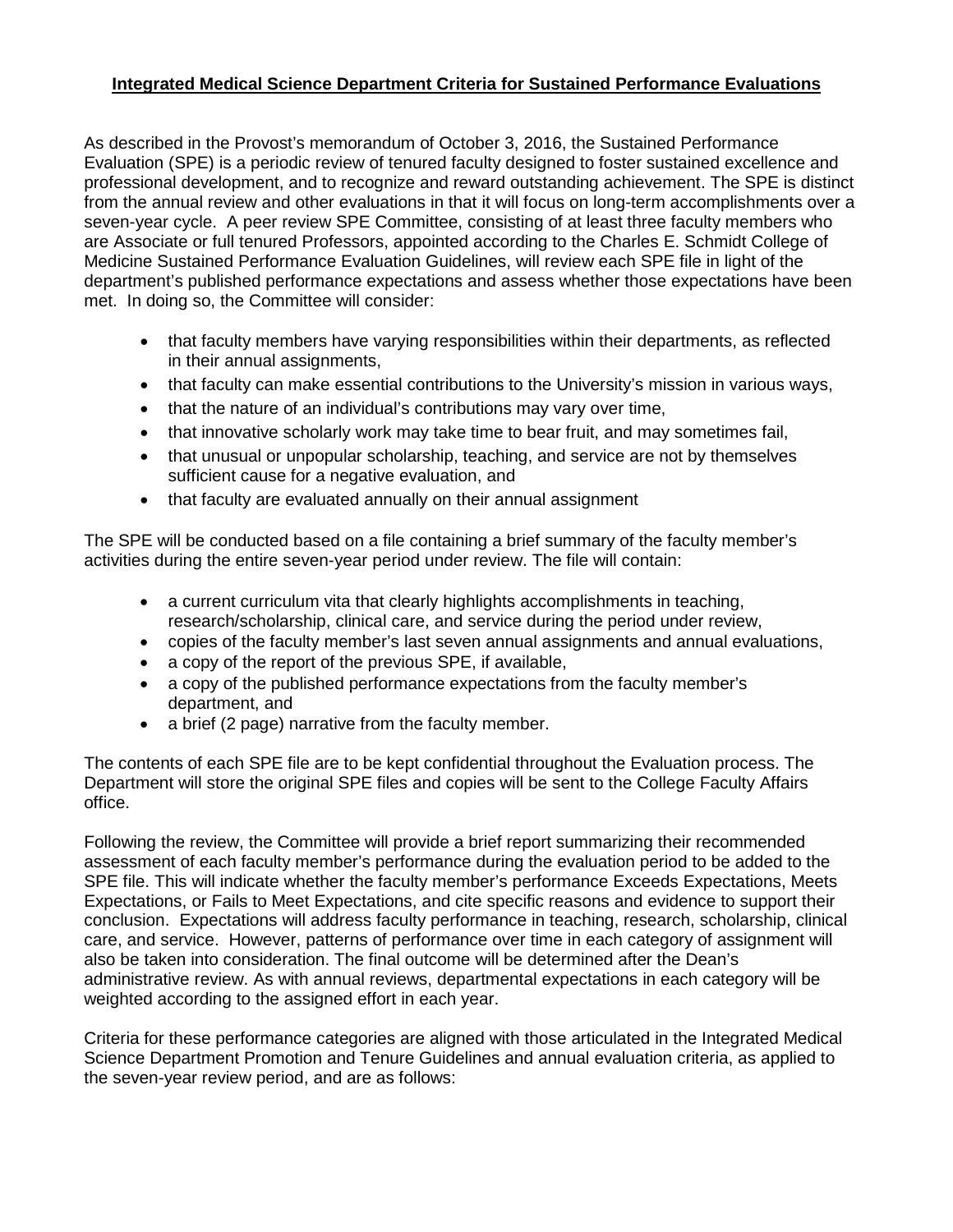## **EXCEEDS EXPECTATIONS**

*There can be no annual evaluations with an overall rating of Needs Improvement or Unsatisfactory in any of the prior seven years for an evaluation of Exceeds Expectations.*

Any tenured faculty member who achieves one or more of the following:

**1.** Sustained overall annual evaluations of Exceptional or Outstanding in at least four or more of the preceding seven years

OR

- **2.** Exemplary achievement in research, scholarship, teaching, clinical care or service, in addition to sustained overall annual evaluations of Good or better in each category in each prior year. Examples of exceptional achievements include but are not limited to one or more of the following:
	- Exemplary performance in Teaching, which is supported by one or more of the following:
		- $\triangleright$  Exceptional or Outstanding ratings in Teaching in a majority of annual evaluations of the preceding seven years
		- ▶ Receiving the Distinguished Teacher of the Year Award, the FAU Excellence and Innovation in Teaching Award, or multiple College level teaching awards during one or more of the preceding seven years
		- $\triangleright$  Major contributions to the successful development, revision and implementation of curriculum, core courses or novel teaching materials and methods as evidenced by publications, production of texts or teaching software, etc.
		- $\triangleright$  Adoption of teaching materials and methods by other institutions, presentations in prestigious education meetings, or invited training sessions for teaching by other institutions
	- Exemplary performance in Research or Scholarship, which is supported by the following data:
		- $\triangleright$  Exceptional or Outstanding ratings in Research or Scholarship in a majority of annual evaluations of the preceding seven years
		- $\triangleright$  Sustained extramural funding in at least four of the previous seven years
		- $\triangleright$  Receiving a National or International Award recognizing significant contributions to science or scholarship, or the FAU Scholar or Researcher of the Year Award during one or more of the preceding seven years
		- $\triangleright$  A sustained publication record over seven years that includes an average of at least one publication a year
		- $\triangleright$  Receiving a major extramural Program Grant as PI/Director (PPG, U grants, Center grants etc.)
		- $\triangleright$  Service as an editor or coauthor for a published textbook during the seven-year period, or as an editor-in-chief or section/associate, or equivalent editor for a peer reviewed journal
	- Exemplary performance in Clinical Care, which is supported by the following data:
		- Exceptional or Outstanding ratings in Clinical Care in a majority of annual evaluations of the preceding seven years
		- $\triangleright$  Local or National awards for clinical excellence during one or more of the preceding seven years
		- $\triangleright$  Recognition as an outstanding clinician as evidenced by a state-wide pattern of clinical referrals and/or reputation for clinical excellence, by ratings in the top quartile